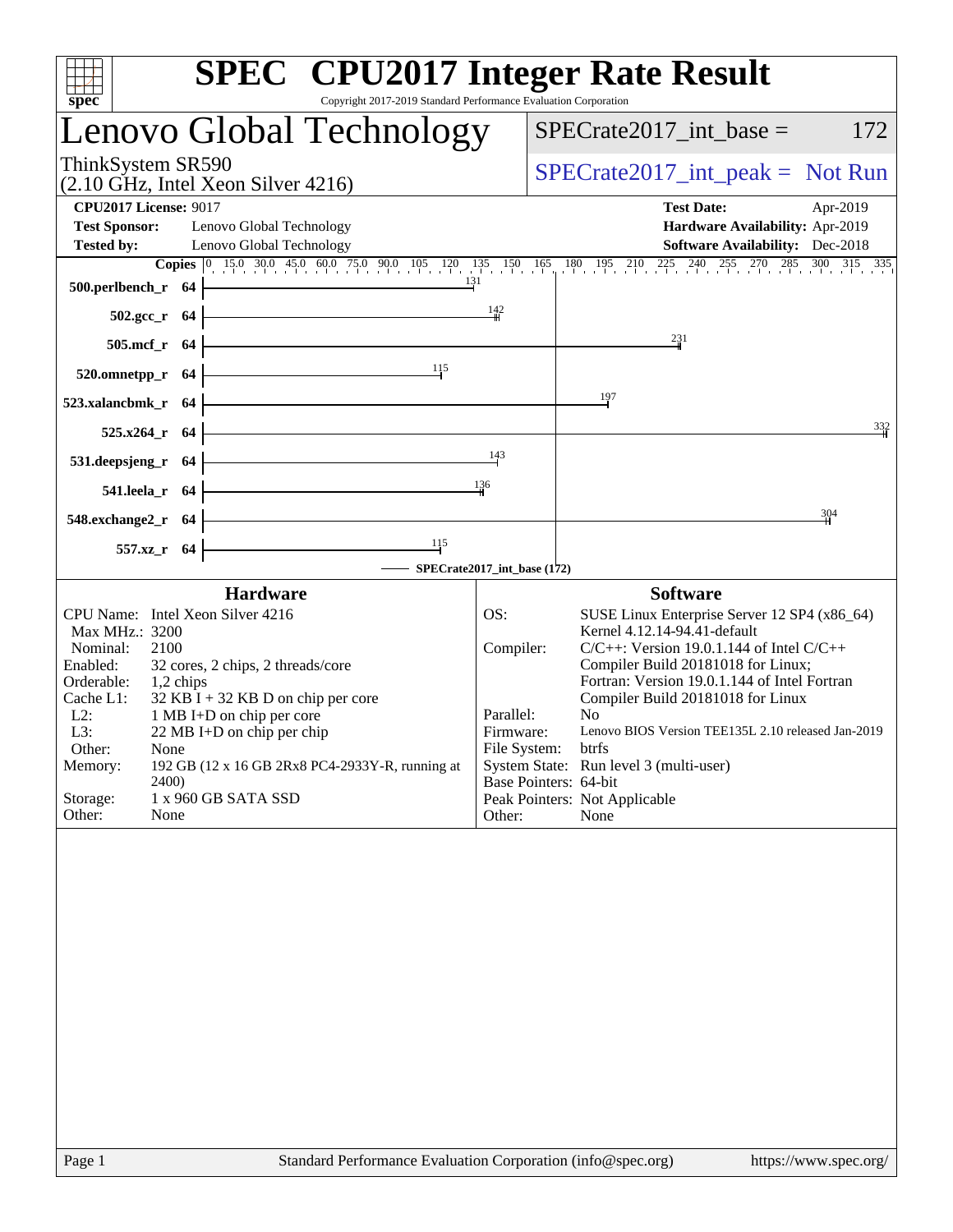

# Lenovo Global Technology

(2.10 GHz, Intel Xeon Silver 4216)

ThinkSystem SR590<br>  $SPECTR_{12}$  [SPECrate2017\\_int\\_peak =](http://www.spec.org/auto/cpu2017/Docs/result-fields.html#SPECrate2017intpeak) Not Run SPECrate2017 int\_base =  $172$ 

**[Test Sponsor:](http://www.spec.org/auto/cpu2017/Docs/result-fields.html#TestSponsor)** Lenovo Global Technology **[Hardware Availability:](http://www.spec.org/auto/cpu2017/Docs/result-fields.html#HardwareAvailability)** Apr-2019

**[CPU2017 License:](http://www.spec.org/auto/cpu2017/Docs/result-fields.html#CPU2017License)** 9017 **[Test Date:](http://www.spec.org/auto/cpu2017/Docs/result-fields.html#TestDate)** Apr-2019 **[Tested by:](http://www.spec.org/auto/cpu2017/Docs/result-fields.html#Testedby)** Lenovo Global Technology **[Software Availability:](http://www.spec.org/auto/cpu2017/Docs/result-fields.html#SoftwareAvailability)** Dec-2018

## **[Results Table](http://www.spec.org/auto/cpu2017/Docs/result-fields.html#ResultsTable)**

|                                             | <b>Base</b>   |                |       |                | <b>Peak</b> |                |            |               |                |              |                |              |                |              |
|---------------------------------------------|---------------|----------------|-------|----------------|-------------|----------------|------------|---------------|----------------|--------------|----------------|--------------|----------------|--------------|
| <b>Benchmark</b>                            | <b>Copies</b> | <b>Seconds</b> | Ratio | <b>Seconds</b> | Ratio       | <b>Seconds</b> | Ratio      | <b>Copies</b> | <b>Seconds</b> | <b>Ratio</b> | <b>Seconds</b> | <b>Ratio</b> | <b>Seconds</b> | <b>Ratio</b> |
| 500.perlbench_r                             | 64            | 777            | 131   | 776            | 131         | 776            | 131        |               |                |              |                |              |                |              |
| $502.\text{gcc}_r$                          | 64            | 640            | 142   | 631            | 144         | 637            | 142        |               |                |              |                |              |                |              |
| $505$ .mcf r                                | 64            | 446            | 232   | 448            | 231         | 447            | 231        |               |                |              |                |              |                |              |
| 520.omnetpp_r                               | 64            | 728            | 115   | 728            | 115         | 726            | 116        |               |                |              |                |              |                |              |
| 523.xalancbmk r                             | 64            | 345            | 196   | 343            | 197         | 343            | 197        |               |                |              |                |              |                |              |
| 525.x264 r                                  | 64            | 338            | 332   | 338            | 332         | 339            | 330        |               |                |              |                |              |                |              |
| 531.deepsjeng_r                             | 64            | 513            | 143   | 513            | 143         | 514            | 143        |               |                |              |                |              |                |              |
| 541.leela r                                 | 64            | 788            | 134   | 779            | 136         | 782            | 136        |               |                |              |                |              |                |              |
| 548.exchange2_r                             | 64            | 551            | 304   | 554            | 303         | 551            | 304        |               |                |              |                |              |                |              |
| 557.xz                                      | 64            | 602            | 115   | 600            | 115         | 601            | <b>115</b> |               |                |              |                |              |                |              |
| $SPECrate2017\_int\_base =$<br>172          |               |                |       |                |             |                |            |               |                |              |                |              |                |              |
| $SPECrate2017$ int peak =<br><b>Not Run</b> |               |                |       |                |             |                |            |               |                |              |                |              |                |              |

Results appear in the [order in which they were run](http://www.spec.org/auto/cpu2017/Docs/result-fields.html#RunOrder). Bold underlined text [indicates a median measurement](http://www.spec.org/auto/cpu2017/Docs/result-fields.html#Median).

## **[Submit Notes](http://www.spec.org/auto/cpu2017/Docs/result-fields.html#SubmitNotes)**

 The numactl mechanism was used to bind copies to processors. The config file option 'submit' was used to generate numactl commands to bind each copy to a specific processor. For details, please see the config file.

## **[Operating System Notes](http://www.spec.org/auto/cpu2017/Docs/result-fields.html#OperatingSystemNotes)**

Stack size set to unlimited using "ulimit -s unlimited"

## **[General Notes](http://www.spec.org/auto/cpu2017/Docs/result-fields.html#GeneralNotes)**

Environment variables set by runcpu before the start of the run: LD\_LIBRARY\_PATH = "/home/cpu2017-1.0.5-ic19.0u1/lib/intel64"

 Binaries compiled on a system with 1x Intel Core i9-7900X CPU + 32GB RAM memory using Redhat Enterprise Linux 7.5 Transparent Huge Pages enabled by default Prior to runcpu invocation Filesystem page cache synced and cleared with: sync; echo 3> /proc/sys/vm/drop\_caches runcpu command invoked through numactl i.e.: numactl --interleave=all runcpu <etc> NA: The test sponsor attests, as of date of publication, that CVE-2017-5754 (Meltdown) is mitigated in the system as tested and documented. Yes: The test sponsor attests, as of date of publication, that CVE-2017-5753 (Spectre variant 1) is mitigated in the system as tested and documented. Yes: The test sponsor attests, as of date of publication, that CVE-2017-5715 (Spectre variant 2)

**(Continued on next page)**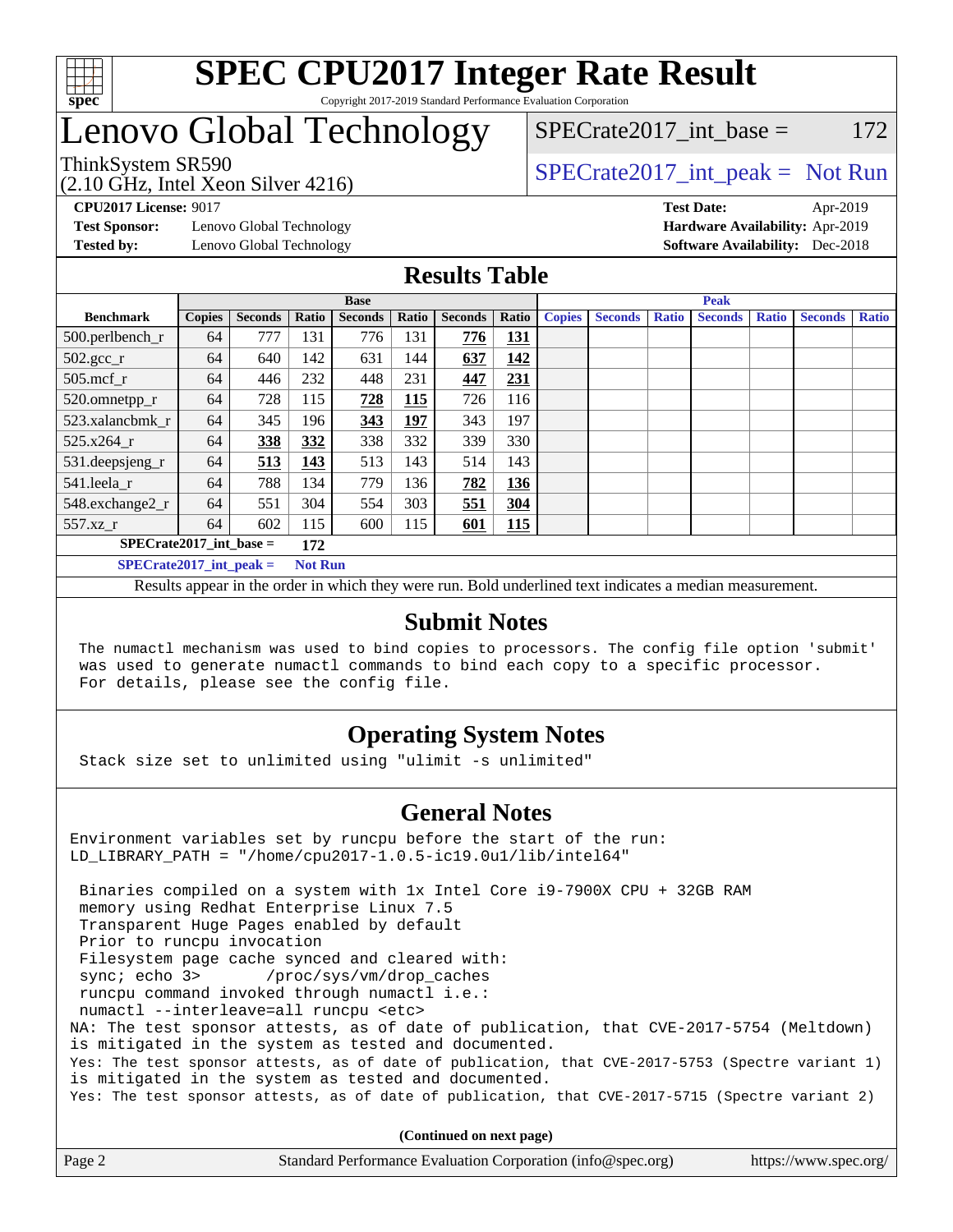

## Lenovo Global Technology

ThinkSystem SR590<br>  $SPECTA = Not Run$ <br>  $SPECTA = Not Run$ 

SPECrate2017 int\_base =  $172$ 

(2.10 GHz, Intel Xeon Silver 4216)

**[Test Sponsor:](http://www.spec.org/auto/cpu2017/Docs/result-fields.html#TestSponsor)** Lenovo Global Technology **[Hardware Availability:](http://www.spec.org/auto/cpu2017/Docs/result-fields.html#HardwareAvailability)** Apr-2019 **[Tested by:](http://www.spec.org/auto/cpu2017/Docs/result-fields.html#Testedby)** Lenovo Global Technology **[Software Availability:](http://www.spec.org/auto/cpu2017/Docs/result-fields.html#SoftwareAvailability)** Dec-2018

**[CPU2017 License:](http://www.spec.org/auto/cpu2017/Docs/result-fields.html#CPU2017License)** 9017 **[Test Date:](http://www.spec.org/auto/cpu2017/Docs/result-fields.html#TestDate)** Apr-2019

## **[General Notes \(Continued\)](http://www.spec.org/auto/cpu2017/Docs/result-fields.html#GeneralNotes)**

is mitigated in the system as tested and documented. Yes: The test sponsor attests, as of date of publication, that CVE-2018-3640 (Spectre variant 3a) is mitigated in the system as tested and documented. Yes: The test sponsor attests, as of date of publication, that CVE-2018-3639 (Spectre variant 4) is mitigated in the system as tested and documented.

## **[Platform Notes](http://www.spec.org/auto/cpu2017/Docs/result-fields.html#PlatformNotes)**

Page 3 Standard Performance Evaluation Corporation [\(info@spec.org\)](mailto:info@spec.org) <https://www.spec.org/> BIOS configuration: Choose Operating Mode set to Maximum Performance Choose Operating Mode set to Custom Mode MONITOR/MWAIT set to Enable SNC set to Enable Stale AtoS set to Enable LLC dead line alloc set to Disable Sysinfo program /home/cpu2017-1.0.5-ic19.0u1/bin/sysinfo Rev: r5974 of 2018-05-19 9bcde8f2999c33d61f64985e45859ea9 running on SR590-sles12sp4 Fri Apr 5 03:38:31 2019 SUT (System Under Test) info as seen by some common utilities. For more information on this section, see <https://www.spec.org/cpu2017/Docs/config.html#sysinfo> From /proc/cpuinfo model name : Intel(R) Xeon(R) Silver 4216 CPU @ 2.10GHz 2 "physical id"s (chips) 64 "processors" cores, siblings (Caution: counting these is hw and system dependent. The following excerpts from /proc/cpuinfo might not be reliable. Use with caution.) cpu cores : 16 siblings : 32 physical 0: cores 0 1 2 3 4 5 6 7 8 9 10 11 12 13 14 15 physical 1: cores 0 1 2 3 4 5 6 7 8 9 10 11 12 13 14 15 From lscpu: Architecture: x86\_64 CPU op-mode(s): 32-bit, 64-bit Byte Order: Little Endian  $CPU(s):$  64 On-line CPU(s) list: 0-63 Thread(s) per core: 2 Core(s) per socket: 16 Socket(s): 2 NUMA node(s): 4 Vendor ID: GenuineIntel CPU family: 6 **(Continued on next page)**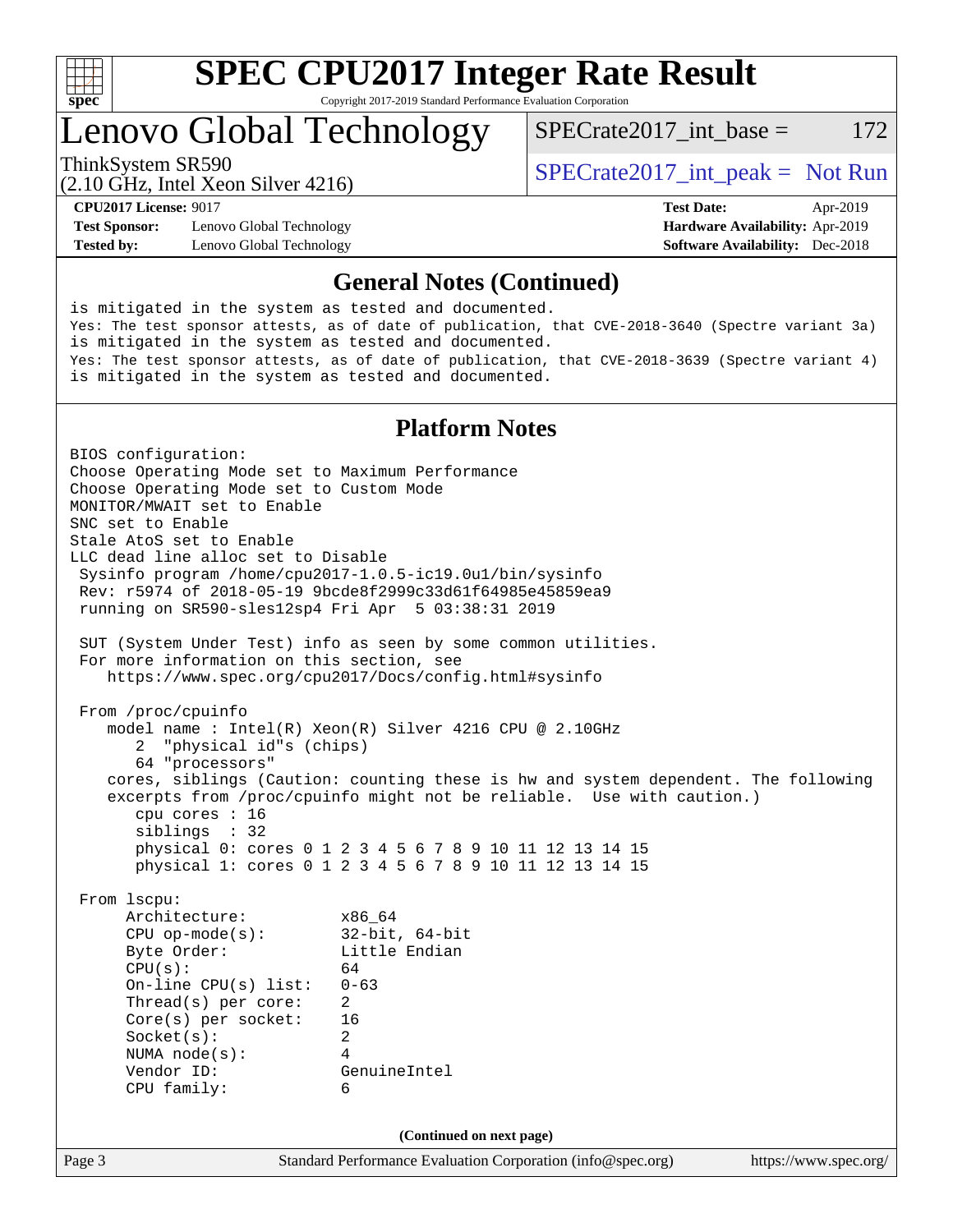

# Lenovo Global Technology

ThinkSystem SR590<br>  $\begin{array}{r} \text{SPECrate2017\_int\_peak = Not Run} \\ \text{SPECrate2017\_int\_peak = Not Run} \end{array}$ 

 $SPECTate2017\_int\_base = 172$ 

(2.10 GHz, Intel Xeon Silver 4216)

**[Test Sponsor:](http://www.spec.org/auto/cpu2017/Docs/result-fields.html#TestSponsor)** Lenovo Global Technology **[Hardware Availability:](http://www.spec.org/auto/cpu2017/Docs/result-fields.html#HardwareAvailability)** Apr-2019 **[Tested by:](http://www.spec.org/auto/cpu2017/Docs/result-fields.html#Testedby)** Lenovo Global Technology **[Software Availability:](http://www.spec.org/auto/cpu2017/Docs/result-fields.html#SoftwareAvailability)** Dec-2018

**[CPU2017 License:](http://www.spec.org/auto/cpu2017/Docs/result-fields.html#CPU2017License)** 9017 **[Test Date:](http://www.spec.org/auto/cpu2017/Docs/result-fields.html#TestDate)** Apr-2019

#### **[Platform Notes \(Continued\)](http://www.spec.org/auto/cpu2017/Docs/result-fields.html#PlatformNotes)**

| Model:                   |                            | 85                                                                                   |
|--------------------------|----------------------------|--------------------------------------------------------------------------------------|
| Model name:              |                            | $Intel(R) Xeon(R) Silver 4216 CPU @ 2.10GHz$                                         |
| Stepping:                |                            | 6                                                                                    |
| CPU MHz:                 |                            | 2100.000                                                                             |
| $CPU$ max $MHz$ :        |                            | 3200.0000                                                                            |
| CPU min MHz:             |                            | 800,0000                                                                             |
| BogoMIPS:                |                            | 4200.00                                                                              |
| Virtualization:          |                            | $VT - x$                                                                             |
| Lld cache:               |                            | 32K                                                                                  |
| Lli cache:               |                            | 32K                                                                                  |
| $L2$ cache:              |                            | 1024K                                                                                |
| L3 cache:                |                            | 22528K                                                                               |
|                          |                            | NUMA node0 CPU(s): 0-3,8-11,32-35,40-43                                              |
|                          |                            | NUMA nodel CPU(s): 4-7, 12-15, 36-39, 44-47                                          |
|                          |                            | NUMA node2 CPU(s): 16-19, 24-27, 48-51, 56-59                                        |
|                          | NUMA $node3$ $CPU(s):$     | 20-23, 28-31, 52-55, 60-63                                                           |
| Flaqs:                   |                            | fpu vme de pse tsc msr pae mce cx8 apic sep mtrr pge mca cmov                        |
|                          |                            | pat pse36 clflush dts acpi mmx fxsr sse sse2 ss ht tm pbe syscall nx pdpelgb rdtscp  |
|                          |                            | lm constant_tsc art arch_perfmon pebs bts rep_good nopl xtopology nonstop_tsc cpuid  |
|                          |                            | aperfmperf pni pclmulqdq dtes64 monitor ds_cpl vmx smx est tm2 ssse3 sdbg fma cx16   |
|                          |                            | xtpr pdcm pcid dca sse4_1 sse4_2 x2apic movbe popcnt tsc_deadline_timer aes xsave    |
|                          |                            | avx f16c rdrand lahf_lm abm 3dnowprefetch cpuid_fault epb cat_13 cdp_13              |
|                          |                            | invpcid_single ssbd mba ibrs ibpb stibp tpr_shadow vnmi flexpriority ept vpid        |
|                          |                            | fsgsbase tsc_adjust bmil hle avx2 smep bmi2 erms invpcid rtm cqm mpx rdt_a avx512f   |
|                          |                            | avx512dq rdseed adx smap clflushopt clwb intel_pt avx512cd avx512bw avx512vl         |
|                          |                            | xsaveopt xsavec xgetbvl xsaves cqm_llc cqm_occup_llc cqm_mbm_total cqm_mbm_local     |
|                          |                            | dtherm ida arat pln pts pku ospke avx512_vnni flush_lld arch_capabilities            |
|                          |                            |                                                                                      |
| /proc/cpuinfo cache data |                            |                                                                                      |
|                          | cache size : 22528 $KB$    |                                                                                      |
|                          |                            | From numactl --hardware WARNING: a numactl 'node' might or might not correspond to a |
| physical chip.           |                            |                                                                                      |
|                          | $available: 4 nodes (0-3)$ |                                                                                      |
|                          |                            | .                                                                                    |

 node 0 cpus: 0 1 2 3 8 9 10 11 32 33 34 35 40 41 42 43 node 0 size: 47954 MB node 0 free: 45719 MB node 1 cpus: 4 5 6 7 12 13 14 15 36 37 38 39 44 45 46 47 node 1 size: 48370 MB node 1 free: 46322 MB node 2 cpus: 16 17 18 19 24 25 26 27 48 49 50 51 56 57 58 59 node 2 size: 48370 MB node 2 free: 46190 MB node 3 cpus: 20 21 22 23 28 29 30 31 52 53 54 55 60 61 62 63 node 3 size: 48368 MB node 3 free: 46342 MB node distances:

**(Continued on next page)**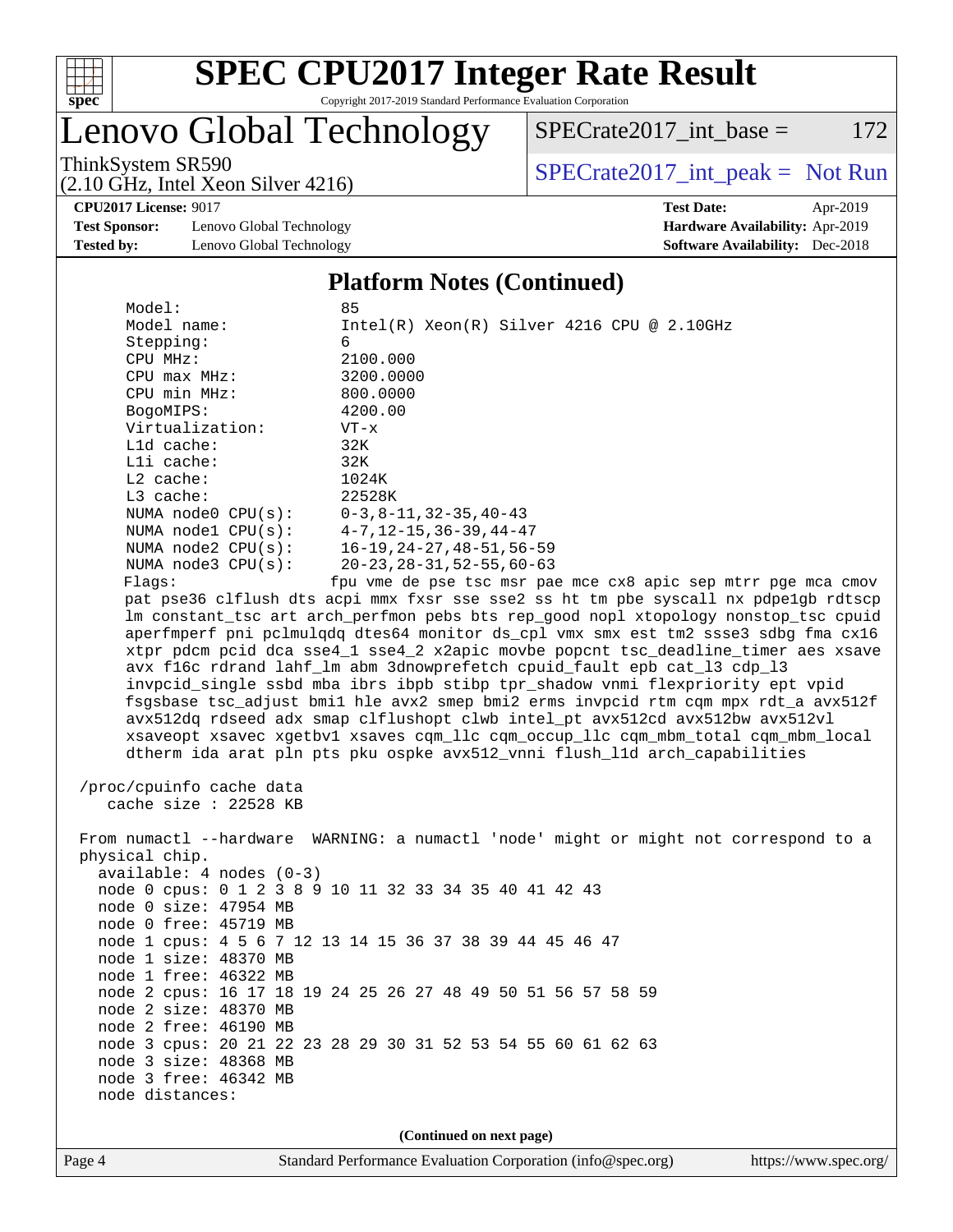

## Lenovo Global Technology

ThinkSystem SR590<br>  $SPECTR_{12}$  [SPECrate2017\\_int\\_peak =](http://www.spec.org/auto/cpu2017/Docs/result-fields.html#SPECrate2017intpeak) Not Run

 $SPECTate2017\_int\_base = 172$ 

**[Test Sponsor:](http://www.spec.org/auto/cpu2017/Docs/result-fields.html#TestSponsor)** Lenovo Global Technology **[Hardware Availability:](http://www.spec.org/auto/cpu2017/Docs/result-fields.html#HardwareAvailability)** Apr-2019 **[Tested by:](http://www.spec.org/auto/cpu2017/Docs/result-fields.html#Testedby)** Lenovo Global Technology **[Software Availability:](http://www.spec.org/auto/cpu2017/Docs/result-fields.html#SoftwareAvailability)** Dec-2018

(2.10 GHz, Intel Xeon Silver 4216)

**[CPU2017 License:](http://www.spec.org/auto/cpu2017/Docs/result-fields.html#CPU2017License)** 9017 **[Test Date:](http://www.spec.org/auto/cpu2017/Docs/result-fields.html#TestDate)** Apr-2019

#### **[Platform Notes \(Continued\)](http://www.spec.org/auto/cpu2017/Docs/result-fields.html#PlatformNotes)**

 node 0 1 2 3 0: 10 11 21 21 1: 11 10 21 21 2: 21 21 10 11 3: 21 21 11 10 From /proc/meminfo MemTotal: 197697488 kB HugePages\_Total: 0 Hugepagesize: 2048 kB From /etc/\*release\* /etc/\*version\* SuSE-release: SUSE Linux Enterprise Server 12 (x86\_64) VERSION = 12 PATCHLEVEL = 4 # This file is deprecated and will be removed in a future service pack or release. # Please check /etc/os-release for details about this release. os-release: NAME="SLES" VERSION="12-SP4" VERSION\_ID="12.4" PRETTY\_NAME="SUSE Linux Enterprise Server 12 SP4" ID="sles" ANSI\_COLOR="0;32" CPE\_NAME="cpe:/o:suse:sles:12:sp4" uname -a: Linux SR590-sles12sp4 4.12.14-94.41-default #1 SMP Wed Oct 31 12:25:04 UTC 2018 (3090901) x86\_64 x86\_64 x86\_64 GNU/Linux Kernel self-reported vulnerability status: CVE-2017-5754 (Meltdown): Not affected CVE-2017-5753 (Spectre variant 1): Mitigation: \_\_user pointer sanitization CVE-2017-5715 (Spectre variant 2): Mitigation: Indirect Branch Restricted Speculation, IBPB, IBRS\_FW run-level 3 Apr 4 17:38 SPEC is set to: /home/cpu2017-1.0.5-ic19.0u1 Filesystem Type Size Used Avail Use% Mounted on /dev/sda3 btrfs 740G 37G 703G 5% /home Additional information from dmidecode follows. WARNING: Use caution when you interpret this section. The 'dmidecode' program reads system data which is "intended to allow hardware to be accurately determined", but the intent may not be met, as there are **(Continued on next page)**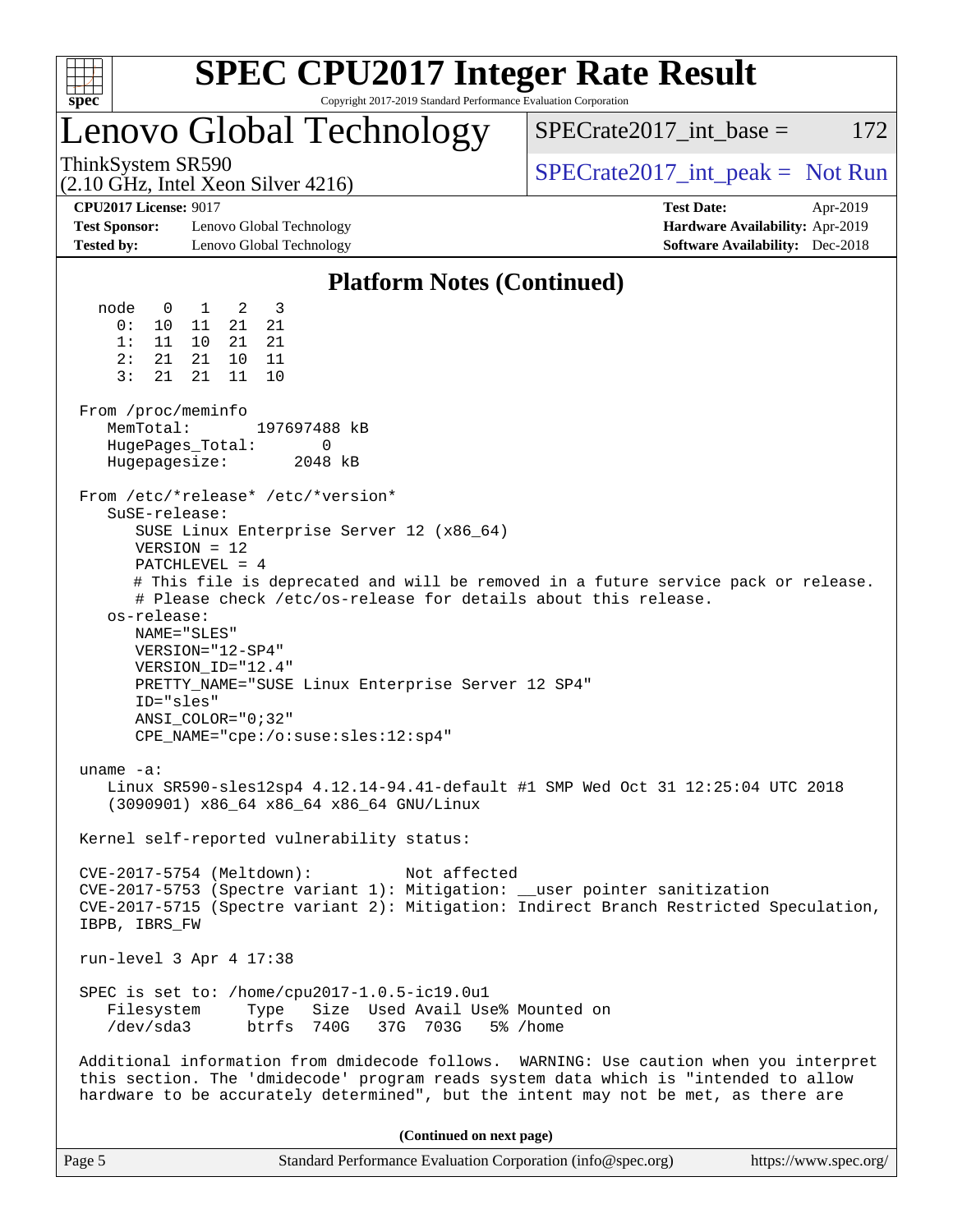

# Lenovo Global Technology

ThinkSystem SR590<br>  $SPECTR_{12}$  [SPECrate2017\\_int\\_peak =](http://www.spec.org/auto/cpu2017/Docs/result-fields.html#SPECrate2017intpeak) Not Run

 $SPECTate2017\_int\_base = 172$ 

(2.10 GHz, Intel Xeon Silver 4216)

**[Test Sponsor:](http://www.spec.org/auto/cpu2017/Docs/result-fields.html#TestSponsor)** Lenovo Global Technology **[Hardware Availability:](http://www.spec.org/auto/cpu2017/Docs/result-fields.html#HardwareAvailability)** Apr-2019 **[Tested by:](http://www.spec.org/auto/cpu2017/Docs/result-fields.html#Testedby)** Lenovo Global Technology **[Software Availability:](http://www.spec.org/auto/cpu2017/Docs/result-fields.html#SoftwareAvailability)** Dec-2018

**[CPU2017 License:](http://www.spec.org/auto/cpu2017/Docs/result-fields.html#CPU2017License)** 9017 **[Test Date:](http://www.spec.org/auto/cpu2017/Docs/result-fields.html#TestDate)** Apr-2019

## **[Platform Notes \(Continued\)](http://www.spec.org/auto/cpu2017/Docs/result-fields.html#PlatformNotes)**

 frequent changes to hardware, firmware, and the "DMTF SMBIOS" standard. BIOS Lenovo -[TEE135L-2.10]- 01/10/2019 Memory: 4x NO DIMM NO DIMM 12x SK Hynix HMA82GR7CJR8N-WM 16 GB 2 rank 2933, configured at 2400

(End of data from sysinfo program)

## **[Compiler Version Notes](http://www.spec.org/auto/cpu2017/Docs/result-fields.html#CompilerVersionNotes)**

```
==============================================================================
CC 500.perlbench_r(base) 502.\text{gcc\_r}(base) 505.\text{mcf\_r}(base) 525.\text{x}264_\text{r}(base)
      557.xz_r(base)
  ------------------------------------------------------------------------------
Intel(R) C Intel(R) 64 Compiler for applications running on Intel(R) 64,
  Version 19.0.1.144 Build 20181018
Copyright (C) 1985-2018 Intel Corporation. All rights reserved.
------------------------------------------------------------------------------
==============================================================================
CXXC 520.omnetpp r(base) 523.xalancbmk r(base) 531.deepsjeng r(base) 541.leela_r(base)
------------------------------------------------------------------------------
Intel(R) C_{++} Intel(R) 64 Compiler for applications running on Intel(R) 64,
  Version 19.0.1.144 Build 20181018
Copyright (C) 1985-2018 Intel Corporation. All rights reserved.
                    ------------------------------------------------------------------------------
==============================================================================
 FC 548.exchange2_r(base) 
------------------------------------------------------------------------------
Intel(R) Fortran Intel(R) 64 Compiler for applications running on Intel(R)
   64, Version 19.0.1.144 Build 20181018
Copyright (C) 1985-2018 Intel Corporation. All rights reserved.
------------------------------------------------------------------------------
```
## **[Base Compiler Invocation](http://www.spec.org/auto/cpu2017/Docs/result-fields.html#BaseCompilerInvocation)**

[C benchmarks](http://www.spec.org/auto/cpu2017/Docs/result-fields.html#Cbenchmarks): [icc -m64 -std=c11](http://www.spec.org/cpu2017/results/res2019q2/cpu2017-20190513-13758.flags.html#user_CCbase_intel_icc_64bit_c11_33ee0cdaae7deeeab2a9725423ba97205ce30f63b9926c2519791662299b76a0318f32ddfffdc46587804de3178b4f9328c46fa7c2b0cd779d7a61945c91cd35)

[C++ benchmarks:](http://www.spec.org/auto/cpu2017/Docs/result-fields.html#CXXbenchmarks) [icpc -m64](http://www.spec.org/cpu2017/results/res2019q2/cpu2017-20190513-13758.flags.html#user_CXXbase_intel_icpc_64bit_4ecb2543ae3f1412ef961e0650ca070fec7b7afdcd6ed48761b84423119d1bf6bdf5cad15b44d48e7256388bc77273b966e5eb805aefd121eb22e9299b2ec9d9)

**(Continued on next page)**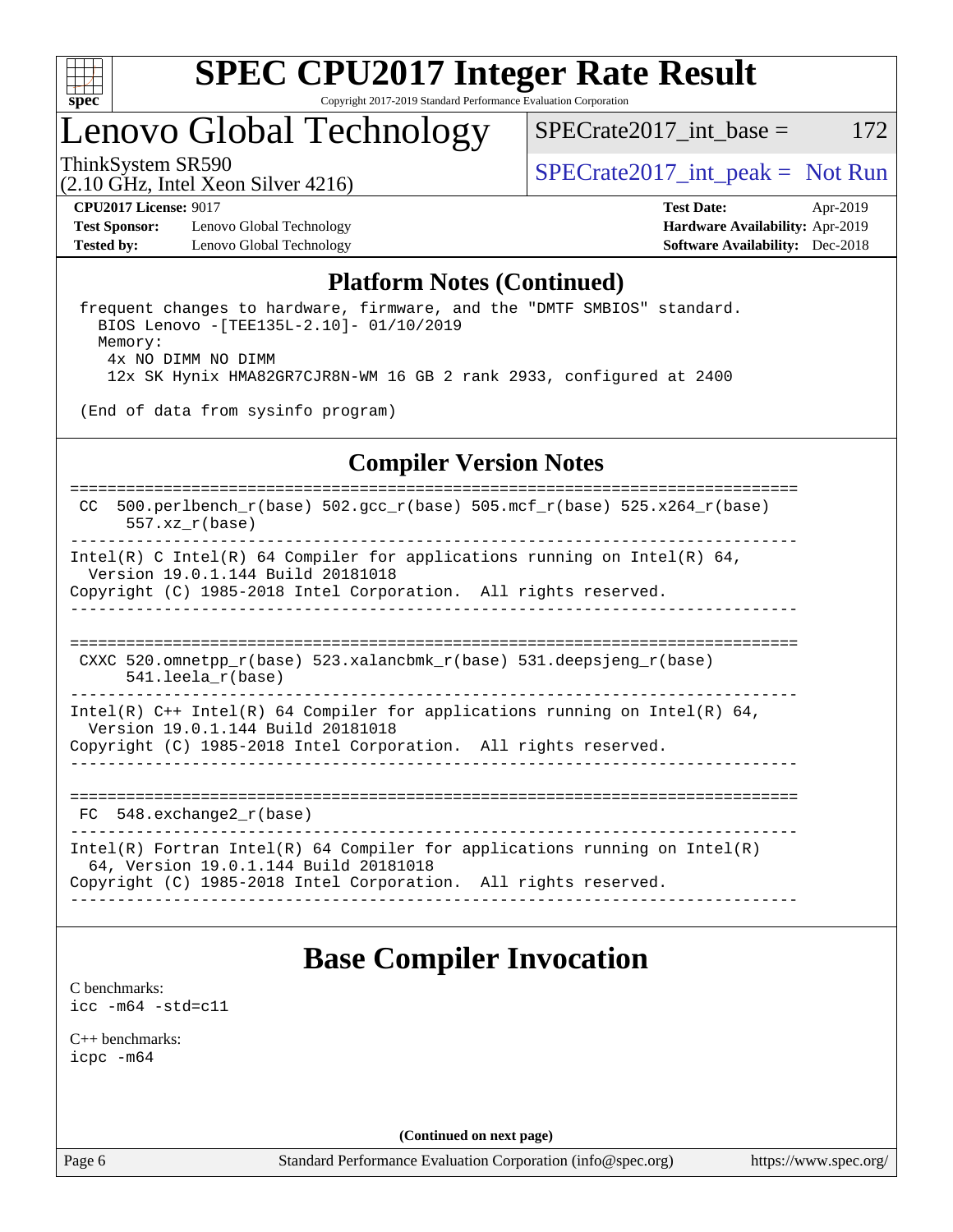

## Lenovo Global Technology

 $SPECTate2017\_int\_base = 172$ 

(2.10 GHz, Intel Xeon Silver 4216)

ThinkSystem SR590  $SPIz$ , Internal Vecent Silver 4216)

**[Test Sponsor:](http://www.spec.org/auto/cpu2017/Docs/result-fields.html#TestSponsor)** Lenovo Global Technology **[Hardware Availability:](http://www.spec.org/auto/cpu2017/Docs/result-fields.html#HardwareAvailability)** Apr-2019 **[Tested by:](http://www.spec.org/auto/cpu2017/Docs/result-fields.html#Testedby)** Lenovo Global Technology **[Software Availability:](http://www.spec.org/auto/cpu2017/Docs/result-fields.html#SoftwareAvailability)** Dec-2018

**[CPU2017 License:](http://www.spec.org/auto/cpu2017/Docs/result-fields.html#CPU2017License)** 9017 **[Test Date:](http://www.spec.org/auto/cpu2017/Docs/result-fields.html#TestDate)** Apr-2019

## **[Base Compiler Invocation \(Continued\)](http://www.spec.org/auto/cpu2017/Docs/result-fields.html#BaseCompilerInvocation)**

[Fortran benchmarks](http://www.spec.org/auto/cpu2017/Docs/result-fields.html#Fortranbenchmarks):

[ifort -m64](http://www.spec.org/cpu2017/results/res2019q2/cpu2017-20190513-13758.flags.html#user_FCbase_intel_ifort_64bit_24f2bb282fbaeffd6157abe4f878425411749daecae9a33200eee2bee2fe76f3b89351d69a8130dd5949958ce389cf37ff59a95e7a40d588e8d3a57e0c3fd751)

## **[Base Portability Flags](http://www.spec.org/auto/cpu2017/Docs/result-fields.html#BasePortabilityFlags)**

 500.perlbench\_r: [-DSPEC\\_LP64](http://www.spec.org/cpu2017/results/res2019q2/cpu2017-20190513-13758.flags.html#b500.perlbench_r_basePORTABILITY_DSPEC_LP64) [-DSPEC\\_LINUX\\_X64](http://www.spec.org/cpu2017/results/res2019q2/cpu2017-20190513-13758.flags.html#b500.perlbench_r_baseCPORTABILITY_DSPEC_LINUX_X64) 502.gcc\_r: [-DSPEC\\_LP64](http://www.spec.org/cpu2017/results/res2019q2/cpu2017-20190513-13758.flags.html#suite_basePORTABILITY502_gcc_r_DSPEC_LP64) 505.mcf\_r: [-DSPEC\\_LP64](http://www.spec.org/cpu2017/results/res2019q2/cpu2017-20190513-13758.flags.html#suite_basePORTABILITY505_mcf_r_DSPEC_LP64) 520.omnetpp\_r: [-DSPEC\\_LP64](http://www.spec.org/cpu2017/results/res2019q2/cpu2017-20190513-13758.flags.html#suite_basePORTABILITY520_omnetpp_r_DSPEC_LP64) 523.xalancbmk\_r: [-DSPEC\\_LP64](http://www.spec.org/cpu2017/results/res2019q2/cpu2017-20190513-13758.flags.html#suite_basePORTABILITY523_xalancbmk_r_DSPEC_LP64) [-DSPEC\\_LINUX](http://www.spec.org/cpu2017/results/res2019q2/cpu2017-20190513-13758.flags.html#b523.xalancbmk_r_baseCXXPORTABILITY_DSPEC_LINUX) 525.x264\_r: [-DSPEC\\_LP64](http://www.spec.org/cpu2017/results/res2019q2/cpu2017-20190513-13758.flags.html#suite_basePORTABILITY525_x264_r_DSPEC_LP64) 531.deepsjeng\_r: [-DSPEC\\_LP64](http://www.spec.org/cpu2017/results/res2019q2/cpu2017-20190513-13758.flags.html#suite_basePORTABILITY531_deepsjeng_r_DSPEC_LP64) 541.leela\_r: [-DSPEC\\_LP64](http://www.spec.org/cpu2017/results/res2019q2/cpu2017-20190513-13758.flags.html#suite_basePORTABILITY541_leela_r_DSPEC_LP64) 548.exchange2\_r: [-DSPEC\\_LP64](http://www.spec.org/cpu2017/results/res2019q2/cpu2017-20190513-13758.flags.html#suite_basePORTABILITY548_exchange2_r_DSPEC_LP64) 557.xz\_r: [-DSPEC\\_LP64](http://www.spec.org/cpu2017/results/res2019q2/cpu2017-20190513-13758.flags.html#suite_basePORTABILITY557_xz_r_DSPEC_LP64)

## **[Base Optimization Flags](http://www.spec.org/auto/cpu2017/Docs/result-fields.html#BaseOptimizationFlags)**

#### [C benchmarks](http://www.spec.org/auto/cpu2017/Docs/result-fields.html#Cbenchmarks):

[-Wl,-z,muldefs](http://www.spec.org/cpu2017/results/res2019q2/cpu2017-20190513-13758.flags.html#user_CCbase_link_force_multiple1_b4cbdb97b34bdee9ceefcfe54f4c8ea74255f0b02a4b23e853cdb0e18eb4525ac79b5a88067c842dd0ee6996c24547a27a4b99331201badda8798ef8a743f577) [-xCORE-AVX512](http://www.spec.org/cpu2017/results/res2019q2/cpu2017-20190513-13758.flags.html#user_CCbase_f-xCORE-AVX512) [-ipo](http://www.spec.org/cpu2017/results/res2019q2/cpu2017-20190513-13758.flags.html#user_CCbase_f-ipo) [-O3](http://www.spec.org/cpu2017/results/res2019q2/cpu2017-20190513-13758.flags.html#user_CCbase_f-O3) [-no-prec-div](http://www.spec.org/cpu2017/results/res2019q2/cpu2017-20190513-13758.flags.html#user_CCbase_f-no-prec-div) [-qopt-mem-layout-trans=4](http://www.spec.org/cpu2017/results/res2019q2/cpu2017-20190513-13758.flags.html#user_CCbase_f-qopt-mem-layout-trans_fa39e755916c150a61361b7846f310bcdf6f04e385ef281cadf3647acec3f0ae266d1a1d22d972a7087a248fd4e6ca390a3634700869573d231a252c784941a8) [-L/usr/local/IntelCompiler19/compilers\\_and\\_libraries\\_2019.1.144/linux/compiler/lib/intel64](http://www.spec.org/cpu2017/results/res2019q2/cpu2017-20190513-13758.flags.html#user_CCbase_qkmalloc_link_f25da0aa8cf9bced0533715046f0c2fbfb1a7191e3e496916672e09b4c388a884c4c7e4862cb529343da2264b43416df65c99fd1ddbf5dd13ae6d3130cf47881) [-lqkmalloc](http://www.spec.org/cpu2017/results/res2019q2/cpu2017-20190513-13758.flags.html#user_CCbase_qkmalloc_link_lib_79a818439969f771c6bc311cfd333c00fc099dad35c030f5aab9dda831713d2015205805422f83de8875488a2991c0a156aaa600e1f9138f8fc37004abc96dc5)

#### [C++ benchmarks](http://www.spec.org/auto/cpu2017/Docs/result-fields.html#CXXbenchmarks):

[-Wl,-z,muldefs](http://www.spec.org/cpu2017/results/res2019q2/cpu2017-20190513-13758.flags.html#user_CXXbase_link_force_multiple1_b4cbdb97b34bdee9ceefcfe54f4c8ea74255f0b02a4b23e853cdb0e18eb4525ac79b5a88067c842dd0ee6996c24547a27a4b99331201badda8798ef8a743f577) [-xCORE-AVX512](http://www.spec.org/cpu2017/results/res2019q2/cpu2017-20190513-13758.flags.html#user_CXXbase_f-xCORE-AVX512) [-ipo](http://www.spec.org/cpu2017/results/res2019q2/cpu2017-20190513-13758.flags.html#user_CXXbase_f-ipo) [-O3](http://www.spec.org/cpu2017/results/res2019q2/cpu2017-20190513-13758.flags.html#user_CXXbase_f-O3) [-no-prec-div](http://www.spec.org/cpu2017/results/res2019q2/cpu2017-20190513-13758.flags.html#user_CXXbase_f-no-prec-div)

[-qopt-mem-layout-trans=4](http://www.spec.org/cpu2017/results/res2019q2/cpu2017-20190513-13758.flags.html#user_CXXbase_f-qopt-mem-layout-trans_fa39e755916c150a61361b7846f310bcdf6f04e385ef281cadf3647acec3f0ae266d1a1d22d972a7087a248fd4e6ca390a3634700869573d231a252c784941a8)

```
-L/usr/local/IntelCompiler19/compilers_and_libraries_2019.1.144/linux/compiler/lib/intel64
-lqkmalloc
```
#### [Fortran benchmarks](http://www.spec.org/auto/cpu2017/Docs/result-fields.html#Fortranbenchmarks):

[-Wl,-z,muldefs](http://www.spec.org/cpu2017/results/res2019q2/cpu2017-20190513-13758.flags.html#user_FCbase_link_force_multiple1_b4cbdb97b34bdee9ceefcfe54f4c8ea74255f0b02a4b23e853cdb0e18eb4525ac79b5a88067c842dd0ee6996c24547a27a4b99331201badda8798ef8a743f577) [-xCORE-AVX512](http://www.spec.org/cpu2017/results/res2019q2/cpu2017-20190513-13758.flags.html#user_FCbase_f-xCORE-AVX512) [-ipo](http://www.spec.org/cpu2017/results/res2019q2/cpu2017-20190513-13758.flags.html#user_FCbase_f-ipo) [-O3](http://www.spec.org/cpu2017/results/res2019q2/cpu2017-20190513-13758.flags.html#user_FCbase_f-O3) [-no-prec-div](http://www.spec.org/cpu2017/results/res2019q2/cpu2017-20190513-13758.flags.html#user_FCbase_f-no-prec-div) [-qopt-mem-layout-trans=4](http://www.spec.org/cpu2017/results/res2019q2/cpu2017-20190513-13758.flags.html#user_FCbase_f-qopt-mem-layout-trans_fa39e755916c150a61361b7846f310bcdf6f04e385ef281cadf3647acec3f0ae266d1a1d22d972a7087a248fd4e6ca390a3634700869573d231a252c784941a8) [-nostandard-realloc-lhs](http://www.spec.org/cpu2017/results/res2019q2/cpu2017-20190513-13758.flags.html#user_FCbase_f_2003_std_realloc_82b4557e90729c0f113870c07e44d33d6f5a304b4f63d4c15d2d0f1fab99f5daaed73bdb9275d9ae411527f28b936061aa8b9c8f2d63842963b95c9dd6426b8a) [-align array32byte](http://www.spec.org/cpu2017/results/res2019q2/cpu2017-20190513-13758.flags.html#user_FCbase_align_array32byte_b982fe038af199962ba9a80c053b8342c548c85b40b8e86eb3cc33dee0d7986a4af373ac2d51c3f7cf710a18d62fdce2948f201cd044323541f22fc0fffc51b6) [-L/usr/local/IntelCompiler19/compilers\\_and\\_libraries\\_2019.1.144/linux/compiler/lib/intel64](http://www.spec.org/cpu2017/results/res2019q2/cpu2017-20190513-13758.flags.html#user_FCbase_qkmalloc_link_f25da0aa8cf9bced0533715046f0c2fbfb1a7191e3e496916672e09b4c388a884c4c7e4862cb529343da2264b43416df65c99fd1ddbf5dd13ae6d3130cf47881) [-lqkmalloc](http://www.spec.org/cpu2017/results/res2019q2/cpu2017-20190513-13758.flags.html#user_FCbase_qkmalloc_link_lib_79a818439969f771c6bc311cfd333c00fc099dad35c030f5aab9dda831713d2015205805422f83de8875488a2991c0a156aaa600e1f9138f8fc37004abc96dc5)

The flags files that were used to format this result can be browsed at

<http://www.spec.org/cpu2017/flags/Intel-ic18.0-official-linux64.2019-04-02.html> <http://www.spec.org/cpu2017/flags/Lenovo-Platform-SPECcpu2017-Flags-V1.2-CLX-A.html>